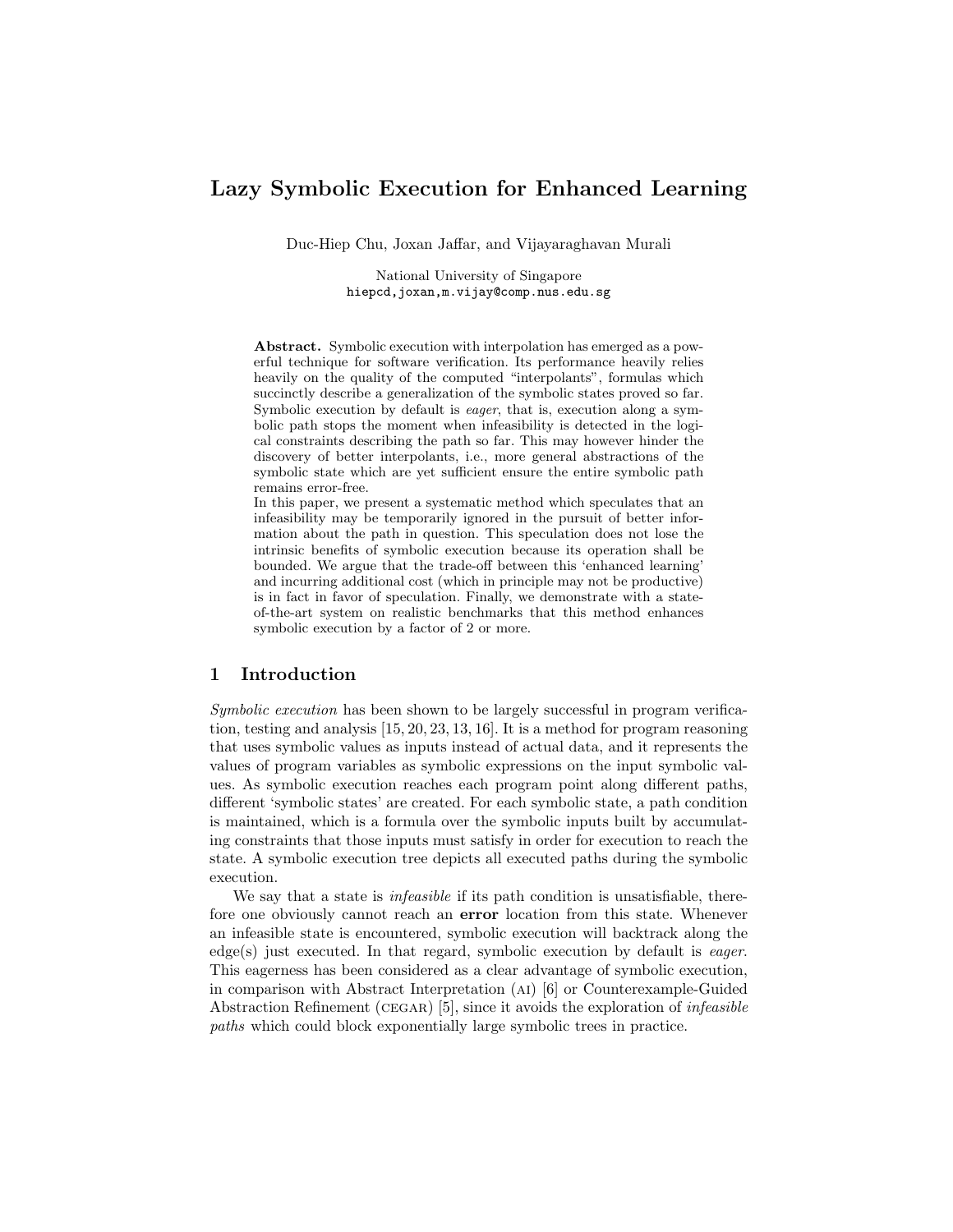The main challenge for symbolic execution is addressing the path explosion problem. The approaches of [15, 20, 14, 13] tackle this fundamental issue by eliminating from the concrete model those facts which are irrelevant or too-specific for proving the unreachability of the error nodes. This 'learning' phase consists of computing *interpolants* in the same spirit of no-good learning in SAT solvers. Informally, the interpolant at a given program point can be seen as a formula that succinctly captures the reason of infeasibility of paths which go through that program point. In other words it succinctly captures the reason why paths through the program point are error-free. As a result, if the program point is encountered again through a different path such that the interpolant is implied, the new path can be subsumed, because it can be guaranteed to be error-free. Interpolation has been proven to be crucial in scaling symbolic execution because it can potentially result in exponential savings by pruning large sub-trees. It is also generally known that the quality of interpolants greatly affects the amount of savings provided.

This is where a conflict between eagerness and learning arises. Eagerly stopping and backtracking at an infeasible state can make the learned interpolants unnecessarily too *restrictive –* while the interpolant would typically capture the reason for infeasibility of the state, the infeasibility could have nothing to do with the safety of the program. In practice, safety properties often involve a small number of variables whereas conditional expressions, which act as guards by causing infeasibility in paths, could be on any unrelated variable. Ultimately, this causes the (restrictive) interpolant to disallow subsumption in future, mitigating its benefit. In other words, eagerness hinders a goal-directed approach.

In this paper, we propose a new method to enhance the learning of powerful interpolants but without losing the intrinsic benefits of symbolic execution. Whenever an infeasible path is encountered during symbolic execution, instead of backtracking immediately, we selectively abstract the infeasible state so that it becomes feasible, and proceed with the search. For instance, assuming forward symbolic execution, we can ignore the constraint from the most recent guard that caused the infeasibility, in order make it a feasible state.

By performing such an abstraction, we say that we have entered speculation mode. More generally, as we progressively abstract away infeasibility in the consideration of a symbolic path, we are exhibiting a goal (or property) directed strategy. Note again that this exercise does not have an immediate benefit because we already know that all paths containing an infeasible prefix subpath are in fact safe. The point here is to learn new interpolants. Now, recalling the mantra "a little knowledge is dangerous, but so is a lot", is it in fact true that the more interpolants we learn, the better? The answer is no: we could have an exponential number of interpolants and yet many or all of them may be useless for pruning the search space. What we really want are good interpolants. But of course the challenge is how to target our algorithm in this direction.

Our answer is speculation, but subject to a bound. This mitigates the potential blowup of what was already a workable method (symbolic execution with interpolation), but yet retaining the possibility of discovering good interpolants.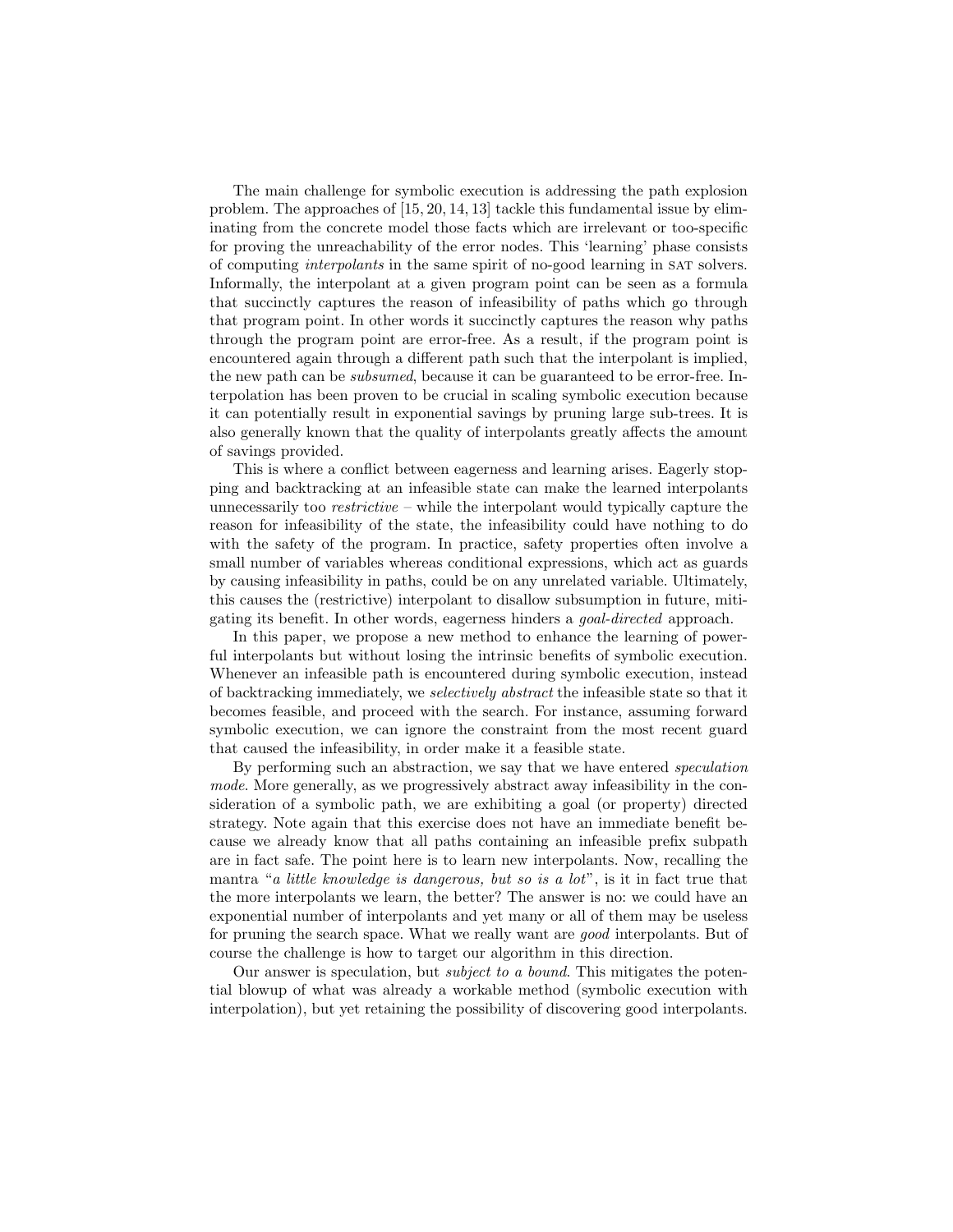It is easy to see that this bound should be linearly related to the program size: anything less than this makes the speculation phase arbitrarily short. That is, we do need set aside at least a linear bound. It is a main contribution of this paper, that in other direction, a linear bound is good enough.

## 2 Examples

We begin with an exemplification of when (eager) symbolic execution is clearly not the most direct way to conduct a proof. For the programs in Figure 1, assume (1) the boolean expressions  $e_i$  do not involve the variables x and y, and (2) the desired postcondition is  $y \leq n$  for some constant  $n > 0$ . A path expression is of the form  $E_1 \wedge E_2 \wedge \cdots \wedge E_n$  where each  $E_i$  is either  $e_i$  or its negation. Note that each of the  $(2^n)$  path expressions represents a unique path through each of the programs.

In the first program in Figure  $1(a)$ , it is easy to see that we can reason about y without considering the satisfiability of the path expressions. Using symbolic execution, in contrast, many of the unsatisfiable path expressions need to be detected and worse, their individual reasons for unsatisfiability (the "interpolants") need to be recorded and managed. Note that if we used a CEGAR approach [5] here, where *abstraction refinements* are performed only when a spurious counterexample is encountered, that we would have a very efficient (linear) proof.

In the next program in Figure 1(b), slightly modified from the previous, we present a dual and opposite situation. Note that the program is safe just if, amongst the path expressions that are satisfiable, less than  $n/2$  of these involve a distinct and positive expression  $e_i$  (as opposed to the negation of  $e_i$ ), for i ranging from 1 to n. This means that the number of times the "then" bodies of the if-statements are (symbolically) executed is less than  $n/2$ . Here, is is in fact necessary to record and manage the unsatisfiable path expressions as they are encountered during symbolic execution. (Using cegar, in contrast, would require a large number of abstraction refinements in order to remove counter-examples arising from not recognizing the unsatisfibility of "unsafe" path expressions, i.e. those corresponding to  $n/2$  or more increments of y.)

In practice, a typical program would correspond to being in between the above two extreme cases in Figures  $1(a)$  and  $1(b)$ . Our key argument, however, is that in fact a typical program lies closer to the first example rather than the second. For the final example program in Figure  $1(c)$ , assume that all and only

| $x = y = 0$<br>if $(e_1)$ y++ else x++<br>if $(e_2)$ y++ else x++<br>$\cdots$<br>if $(e_n)$ y++ else x++ | $x = y = 0$<br>if $(e_1)$ y += 2<br>if $(e_2)$ y += 2<br>$\cdots$<br>if $(e_n)$ y += 2 | $x = y = 0$<br>if $(e_1)$ y++ else x++<br>$\cdots$<br>if $(e_i)$ y++ else y = n+1<br>$\cdots$<br>if $(e_n)$ y++ else x++ |  |  |  |  |  |
|----------------------------------------------------------------------------------------------------------|----------------------------------------------------------------------------------------|--------------------------------------------------------------------------------------------------------------------------|--|--|--|--|--|
| (a) Lazy is Good                                                                                         | (b) Eager is Good                                                                      | (c) Lazy is Still Better                                                                                                 |  |  |  |  |  |
| $\lim_{n \to \infty} 1$ Proving $u \leq n$ . Esger vs Lazy                                               |                                                                                        |                                                                                                                          |  |  |  |  |  |

**Fig. 1:** Proving  $y \leq n$ : Eager vs Lazy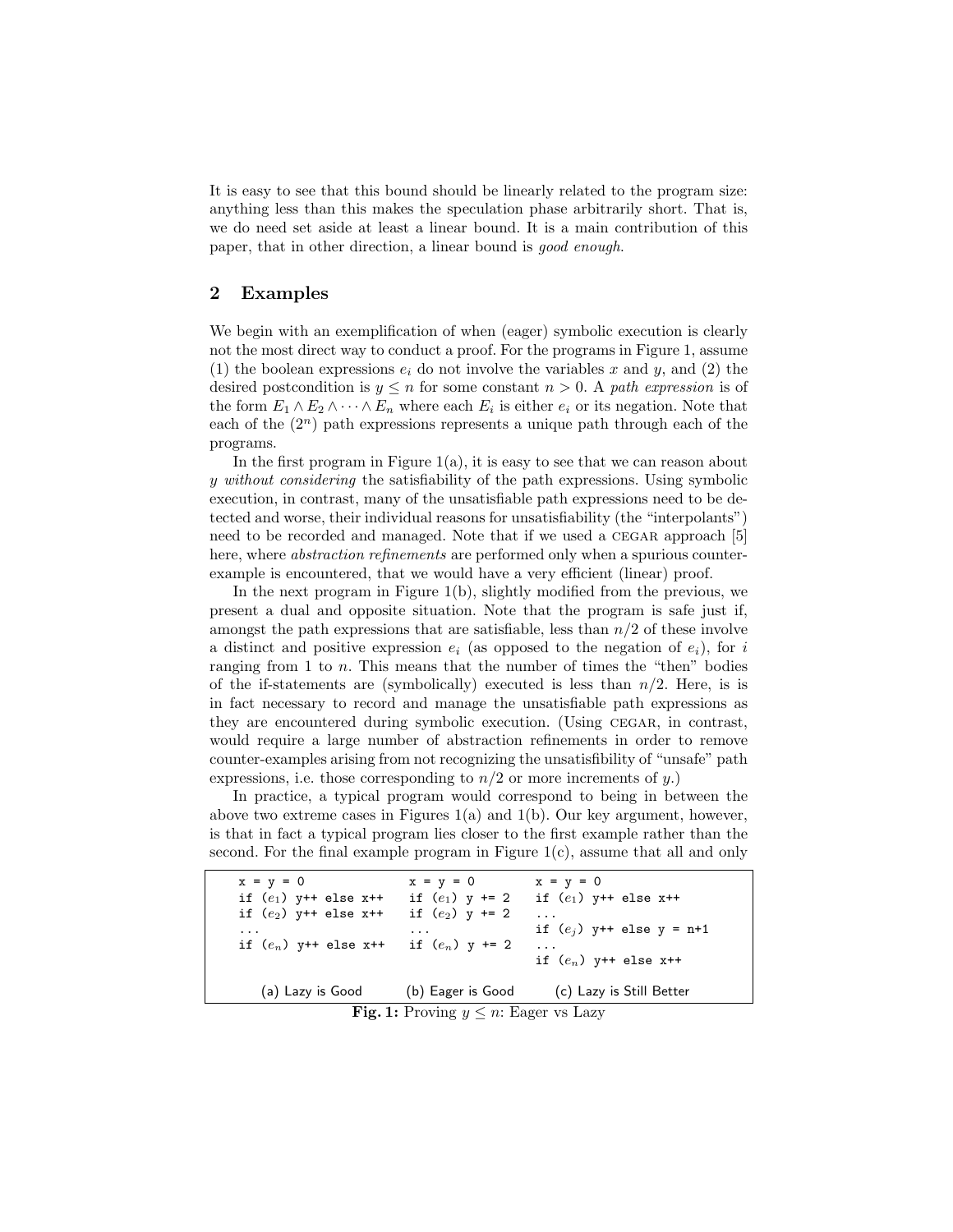the path expressions which contain the subexpression  $e_i$  are unsatisfiable. (In other words, the only way to execute the  $j<sup>th</sup>$  if-statement is through its "then" body.) Here we clearly need to detect the presence of the expression  $e_j$  and not any of the other expressions. More generally, we argue that while some path expressions must be recorded and managed, this number is small. The challenge is, of course, is how to find these important path expressions, which is precisely the objective of our speculation algorithm. We next exemplify this.



Fig. 2: A Symbolic Execution Tree with Learning

We now elaborate our method using a concrete example, in Figure 2. Consider two different initial contexts for the program fragment:  $y = 4 \land x > 0$  and  $y \leq 3 \land x \leq 1$ . In both contexts, the program is safe because  $y \leq 100$  at the end.

We start symbolic execution at program point 1 with the first context  $y =$  $4 \wedge x > 0$ . Both the then and else bodies being enabled, assume that it first takes the then body with condition  $x=1$ , executing  $x++$  at line 2 and reaching line 4. For this branch, the then body cannot be reached as the path condition  $y = 4 \wedge x > 0 \wedge x = 1 \wedge x' = x + 1 \wedge x' + y < 6$  is unsatisfiable. Being eager, symbolic execution would immediately backtrack, and to preserve this infeasibility, it would learn an interpolant. Assuming weakest precondition (WP) is used as the interpolant, it would annotate line 4 with  $x+y \geq 6$ . Exploring the else body would prove that it is safe, and so line 6 would be annotated with the interpolant  $y \leq 98$  to preserve its safety. Combining the then and else body's interpolants, it would generate  $x' + y \ge 6 \land y \le 98$  at line 4. (Note that we use x instead of  $x'$  in the Figure because we always project the formula onto the original program variable names.) Passing this back through WP propagation, it would generate  $x + y \ge 5 \land y \le 98$  at line 2.

Now, executing the else body  $x+=2$  of the first if-statement, it would reach line 4 with the path condition  $y = 4 \land x > 0 \land x \neq 1 \land x' = x + 2$ , which implies the interpolant  $x' + y \ge 6 \land y \le 98$ . Therefore the path would be subsumed (dotted line). Propagating this interpolant through  $x+=2$  would result in  $x+y \ge 4 \land y \le 98$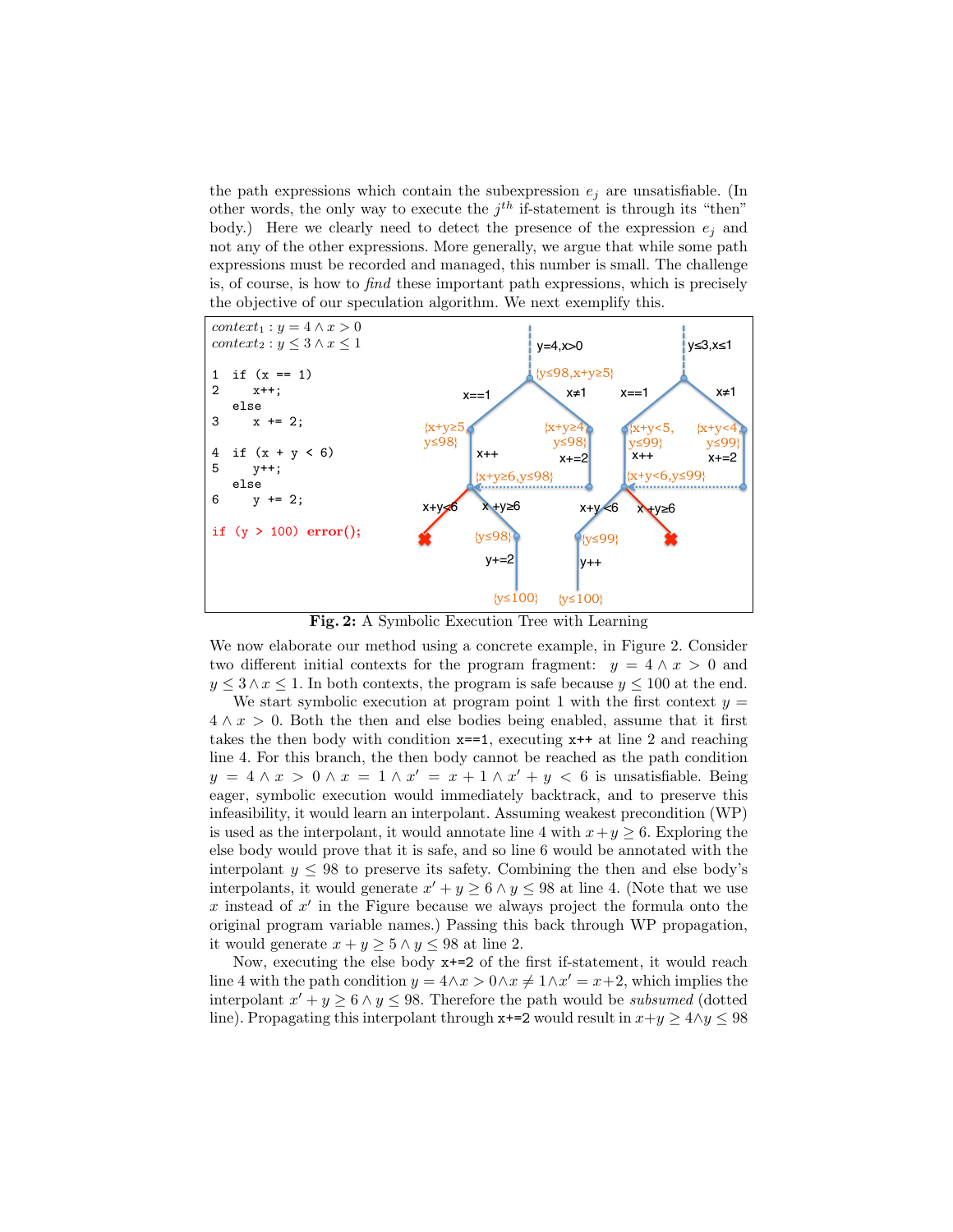at line 3. Now, combining the then and else body's interpolant would result in the disjunction:  $(x = 1 \Rightarrow (x+y \ge 5 \land y \le 98)) \land (x \ne 1 \Rightarrow (x+y \ge 4 \land y \le 98)).$ For the sake of clarity, we strengthen this to  $y \le 98 \land x + y \ge 5$ , but we assure the reader that our discussion is not affected by this. Thus, the final symbolic execution tree explored for this context will be the one on the left in Figure 2.

Now, when the program fragment is reached along the second context  $y \leq$  $3 \wedge x \leq 1$ , subsumption cannot take place at line 1 as the interpolant  $y \leq$  $98 \wedge x + y \geq 5$  is not implied. Symbolic execution would therefore proceed to generate the symbolic tree shown on the right. It is worth noting that even if the program was explored with the order of the contexts swapped, subsumption cannot take place at the top level.



Fig. 3: Symbolic execution tree with selective abstraction and speculation

We now describe our lazy symbolic execution process with selective abstraction and speculation. On the same program, assume that we reach line 1 with the context  $y = 4 \land x > 0$ , and proceed to execute the then body x++. On reaching the second if-statement at line 4, as before the then body would be infeasible because of the unsatisfiable path condition  $y = 4 \land x > 0 \land x = 1 \land x' = x + 1 \land x' + y < 6$ . This time, instead of immediately backtracking, we selectively abstract the path condition to make it satisfiable. Since we are doing forward symbolic execution, a simple way to do this is to ignore the constraint(s) from the last guard that we encountered. Here, this means deleting the constraint  $x+y<6$ , which would make the formula satisfiable.

We now proceed to explore the then body with the abstracted path condition  $y = 4 \wedge x > 0 \wedge x = 1 \wedge x' = x + 1$ . We say that we have entered 'speculation mode' – we speculate that we can obtain a better interpolant by opening the infeasible branch than by simply backtracking. However there is a problem: in general the 'subtree' underneath the infeasible branch may be arbitrarily large, exploring which would be intractable. We definitely do not want to resort to an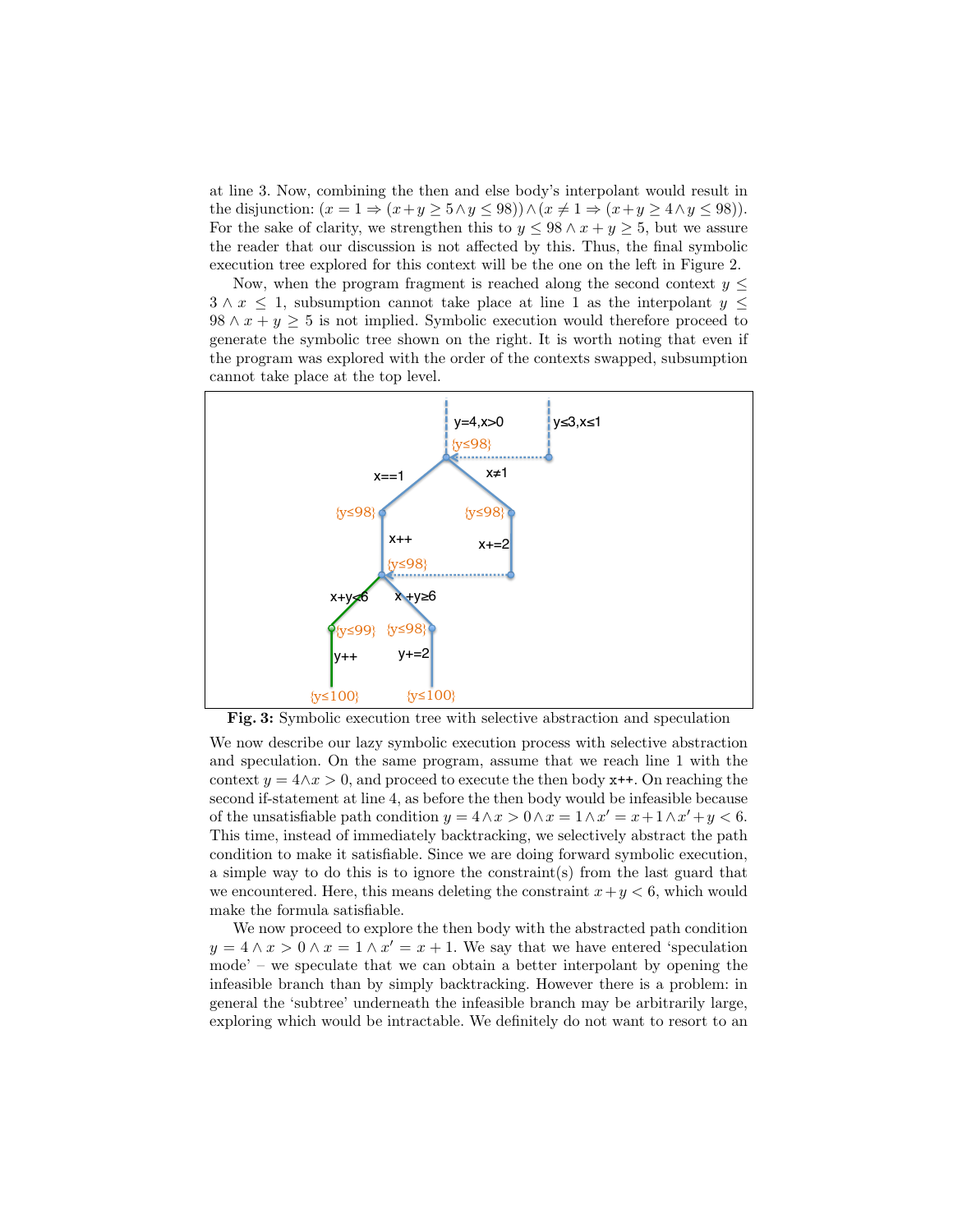exponential search, as we already know the entire tree is infeasible, and hence safe. Therefore we restrict the search by imposing a bound on it. A bound that we found works very well in practice from our experiments is a *linear bound*. That is, in speculation mode we explore each program point at most with one symbolic state. If another symbolic state is encountered corresponding to the same program point, we demand it to be subsumed. If not, we backjump to the last point where speculation was triggered and use the 'default' eager interpolant to block the infeasible branch. Note that speculation can be triggered recursively during another level of speculation.

Back to the example, we proceed to execute the statement y++ and reach the end of the path to find that it is safe, as the safety  $y \leq 100$  is implied. Speculation has now succeeded, hence we annotate line 5 with  $y \leq 99$ , assuming WP interpolants. Exploring the else body of the second branch, we execute  $y=2$ and again reach the end of the safe path, generating the interpolant  $y \leq 98$  at line 6. Combining the two we get the interpolant  $y \leq 98$  at line 4. Propagating it back through the tree we get the interpolant  $y \leq 98$  at line 1. Now, when the program fragment is reached along the second context  $y \leq 3 \land x \leq 1$ , the interpolant is implied at line 1, and the entire tree can be subsumed at the top level. The resulting final symbolic tree is shown in Figure 3. Note that we applied strengthening of WP as before in order to simplify the interpolants. (Without strengthening, the subsumption will also take place.)

This example has shown that speculation can potentially result in exponential savings for taking a 'risk' with merely linear cost. The reason why speculation works in practice is that safety properties are only on a small subset of variables whereas program guards that cause infeasibility can be on any of them. Ignoring the infeasibility for the time being can help in discovering interpolants closely related to the safety, such as those in Figure 3, rather than interpolants that blindly preserve the infeasibility, such as those in Figure 2. In Section 5, we provide empirical evidence that the (potentially) exponential gains provided by speculation clearly outweigh its linear cost.

## 3 Preliminaries

Syntax. We restrict our presentation to a simple imperative programming language where all basic operations are either assignments or assume operations, and the domain of all variables are integers. The set of all program variables is denoted by *Vars*. An *assignment*  $x := e$  corresponds to assign the evaluation of the expression  $e$  to the variable x. In the *assume* operator, assume $(c)$ , if the Boolean expression c evaluates to true, then the program continues, otherwise it halts. The set of operations is denoted by  $Ops$ . We then model a program by a transition system. A transition system is a quadruple  $[\Sigma, I, \longrightarrow, O]$  where  $\Sigma$  is the set of program locations and  $I \subseteq \Sigma$  is the set of initial locations.  $\rightarrow \subseteq \Sigma \times \Sigma \times Ops$  is the transition relation that relates a state to its (possible) successors executing operations. This transition relation models the operations that are executed when control flows from one program location to another. We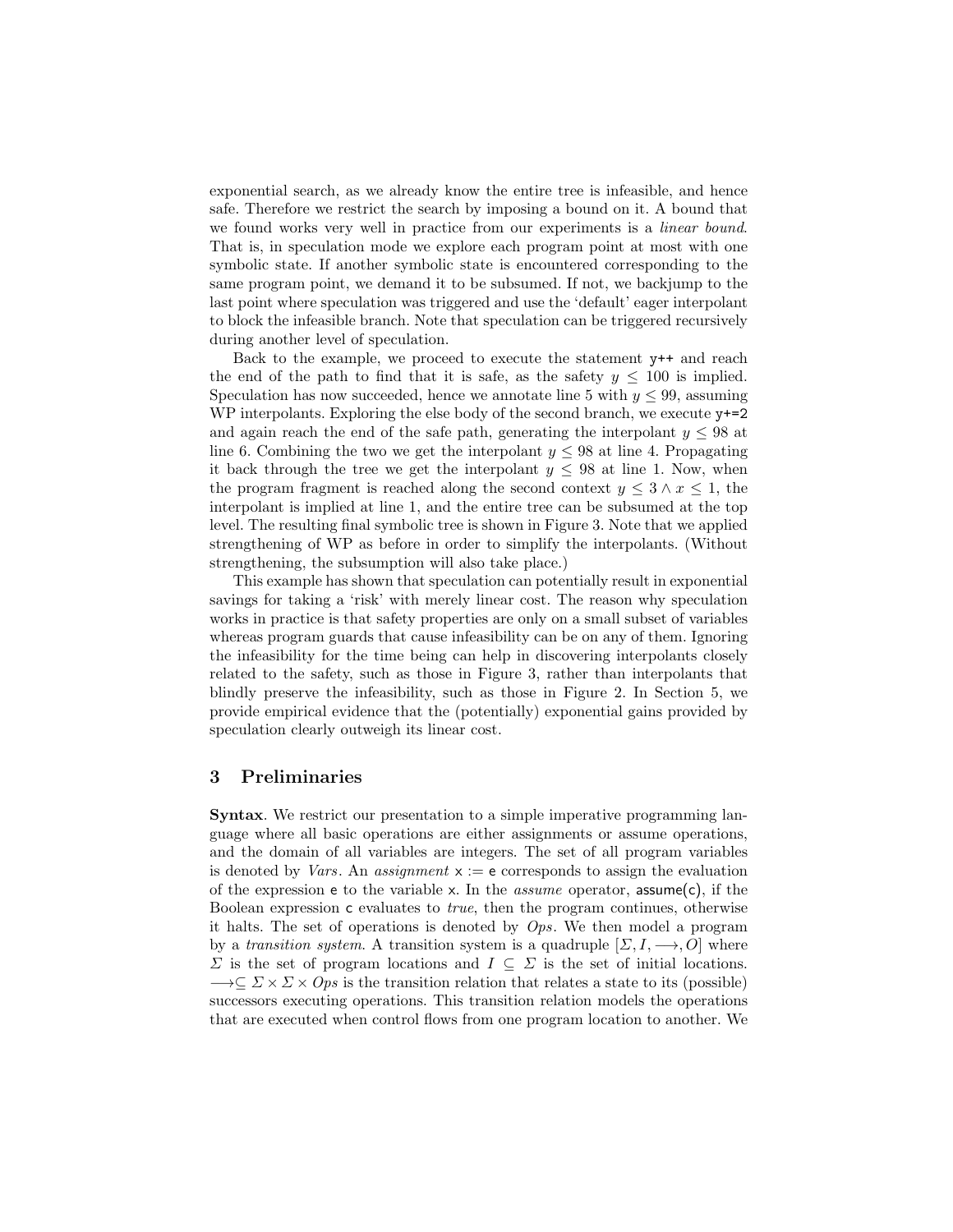shall use  $\ell \stackrel{\text{op}}{\longrightarrow} \ell'$  to denote a transition relation from  $\ell \in \Sigma$  to  $\ell' \in \Sigma$  executing the operation  $op \in Ops$ . Finally,  $O \subseteq \Sigma$  is the set of final locations.

**Symbolic Execution.** A symbolic state s is a triple  $\langle \ell, \sigma, \Pi \rangle$ . The symbol  $\ell \in \Sigma$ corresponds to the current program location. We will use special symbols for initial location,  $\ell_{\text{start}} \in I$ , final location,  $\ell_{\text{end}} \in O$ , and error location  $\ell_{\text{error}} \in O$  (if any). W.l.o.g we assume that there is only one initial, final, and error location in the transition system.

The symbolic store  $\sigma$  is a function from program variables to terms over input symbolic variables. Each program variable is initialised to a fresh input symbolic variable. The *evaluation*  $\llbracket c \rrbracket_{\sigma}$  of a constraint expression c in a store  $\sigma$ is defined recursively as usual:  $[v]_{\sigma} = \sigma(v)$  (if  $c \equiv v$  is a variable),  $[n]_{\sigma} = n$ (if  $c \equiv n$  is an integer),  $\llbracket e \text{ op}_r e' \rrbracket_{\sigma} = \llbracket e \rrbracket_{\sigma}$  op<sub>r</sub>  $\llbracket e' \rrbracket_{\sigma}$  (if  $c \equiv e \text{ op}_r e'$  where  $e, e'$ are expressions and  $op<sub>r</sub>$  is a relational operator  $\langle , \rangle, =, =, ! =, \rangle =, \langle = \rangle,$  and  $\lbrack e \circ p_a e' \rbrack \sigma = \lbrack e \rbrack \sigma \circ p_a \lbrack e' \rbrack \sigma$  (if  $c \equiv e \circ p_a e'$  where  $e, e'$  are expressions and  $o p_a$ <br>is an arithmetic energies is an arithmetic operator  $+$ ,  $-$ ,  $\times$ , ...).

Finally,  $\Pi$  is called *path condition*, a first-order formula over the symbolic inputs that accumulates constraints which the inputs must satisfy in order for an execution to follow the particular corresponding path. The set of first-order formulas and symbolic states are denoted by FOL and SymStates, respectively. Given a transition system  $[\Sigma, I, \longrightarrow, O]$  and a state  $s \equiv \langle \ell, \sigma, \Pi \rangle \in SymStates$ , a 'symbolic step' of transition  $t : \ell \stackrel{\text{op}}{\longrightarrow} \ell'$  returns another symbolic state s' defined as:

$$
s' \equiv \text{SYMSTEP}(s, t) \triangleq \begin{cases} \langle \ell', \sigma, \Pi \wedge [\![c]\!]_{\sigma} \rangle & \text{if op } \equiv \text{assume}(c) \\ \langle \ell', \sigma[x \mapsto [\![e]\!]_{\sigma}], \Pi \rangle & \text{if op } \equiv x := e \end{cases} \tag{1}
$$

Given a symbolic state  $s \equiv \langle \ell, \sigma, \Pi \rangle$  we define  $\llbracket s \rrbracket : SymStates \rightarrow FOL$  as the formula  $(\bigwedge_{v \in Vars} [v]_{\sigma}) \wedge \Pi$  where *Vars* is the set of program variables.

A symbolic path  $\pi \equiv s_0 \cdot s_1 \cdot ... \cdot s_n$  is a sequence of symbolic states such that  $\forall i \cdot 1 \leq i \leq n$  the state  $s_i$  is a successor of  $s_{i-1}$ , denoted as SUCC( $s_{i-1}, s_i$ ). A path  $\pi \equiv s_0 \cdot s_1 \cdot ... \cdot s_n$  is *feasible* if  $s_n \equiv \langle \ell, \sigma, \Pi \rangle$  such that  $\llbracket \Pi \rrbracket_{\sigma}$  is satisfiable. If  $\ell \in O$  and  $s_n$  is feasible then  $s_n$  is called terminal state. If  $\llbracket \Pi \rrbracket_{\sigma}$  is unsatisfiable the path is called *infeasible* and  $s_n$  is called an *infeasible* state. If there exists a feasible path  $\pi \equiv s_0 \cdot s_1 \cdot \ldots \cdot s_n$  then we say  $s_k$   $(0 \leq k \leq n)$  is reachable from  $s_0$ . A symbolic execution tree contains all the execution paths explored during the symbolic execution of a transition system by triggering Equation (1). The nodes represent symbolic states and the arcs represent transitions between states. Verification is done by exploring the symbolic execution tree and ensuring that the error location  $\ell_{\text{error}}$  is not reachable.

Finally, we define a special 'widening' operator  $\overline{\nabla}$  :  $FOL \times FOL$  that accepts an *unsatisfiable* FOL formula  $\Pi$  and returns a satisfiable formula by abstracting (arbitrary) constraints from  $\Pi$ . In Section 4 we will describe a specific way to abstract constraints that is suitable to our algorithm.

Interpolation. The main challenge for symbolic execution is the path explosion problem. This issue has been addressed using the concept of interpolation.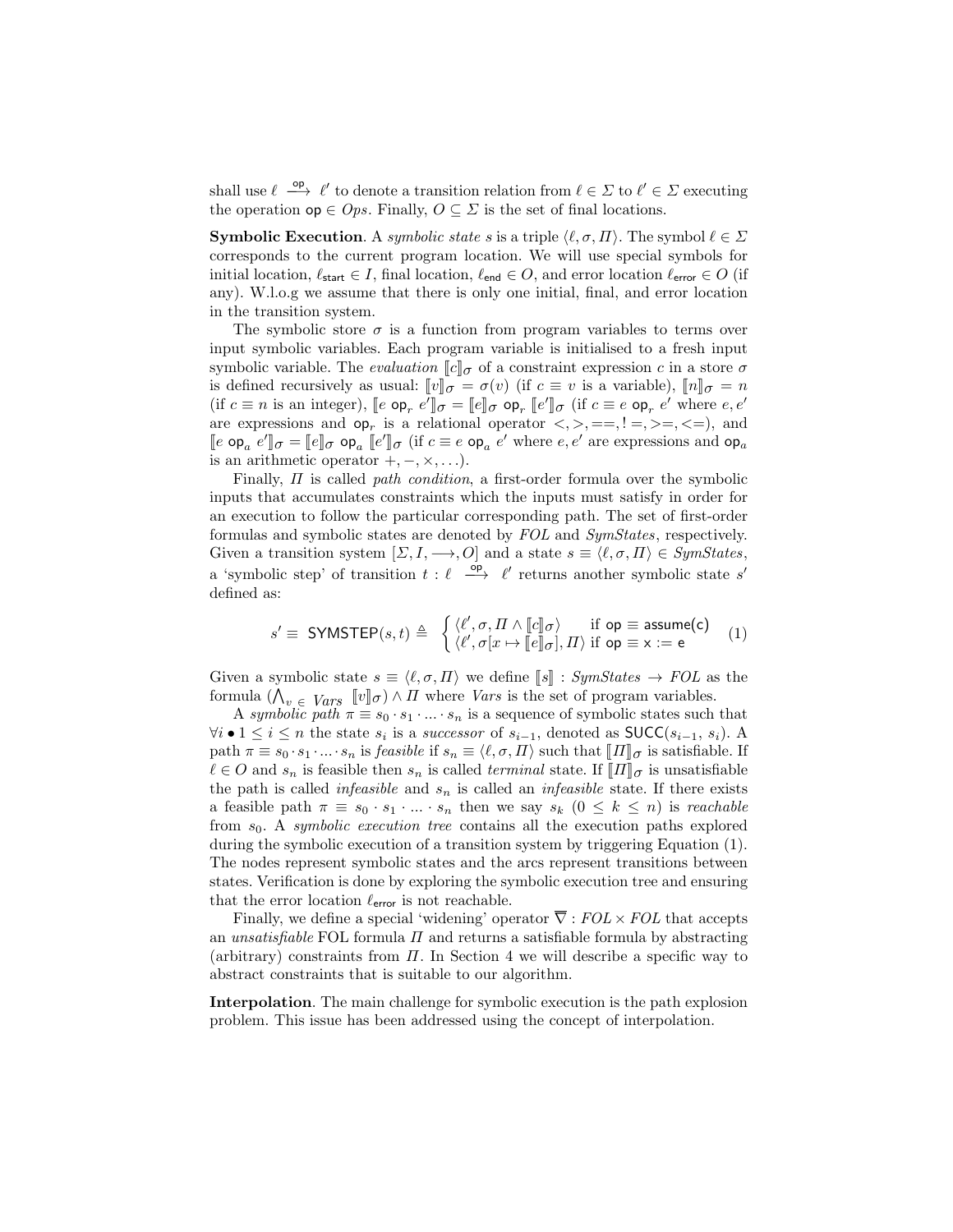Definition 1 (Craig Interpolant). Given two formulas A and B such that  $A \wedge B$  is unsatisfiable, a Craig interpolant [7], **INTP** $(A, B)$ , is another formula  $\overline{\Psi}$  such that (a)  $A \models \overline{\Psi}$ , (b)  $\Psi \wedge B$  is unsatisfiable, and (c) all variables in  $\overline{\Psi}$  are common to A and B.

An interpolant allows us to remove irrelevant information in A that is not needed to maintain the unsatisfiability of  $A \wedge B$ . That is, the interpolant captures the essence of the reason of unsatisfiability of the two formulas. Efficient interpolation algorithms exist for quantifier-free fragments of theories such as linear real/integer arithmetic, uninterpreted functions, pointers and arrays, and bitvectors (e.g., see [3] for details) where interpolants can be extracted from the refutation proof in linear time on the size of the proof.

Definition 2 (Subsumption check). Given a current symbolic state  $s \equiv$  $\langle \ell, \sigma, \cdot \rangle$  and an already explored symbolic state  $s' \equiv \langle \ell, \cdot, \cdot \rangle$  annotated with the interpolant  $\overline{\Psi}$ , we say s is subsumed by s', SUBSUME(s,  $\langle s', \overline{\Psi} \rangle$ ), if  $\llbracket s \rrbracket_{\sigma} \models \overline{\Psi}$ .

To understand the intuition behind the subsumption check, it helps to know what an interpolant at a node actually represents. An interpolant  $\overline{\Psi}$  at a node  $s'$  succinctly captures the reason of infeasibility of all infeasible paths in the symbolic tree rooted at s' (let us call this tree  $T_1$ ). Then, if another state s at  $\ell$ implies  $\overline{\Psi}$ , it means the tree rooted at s (say,  $T_2$ ) has exactly the same, or more, infeasible paths compared to  $T_1$ . In other words,  $T_2$  has exactly the same, or less feasible paths compared to  $T_1$ . Since  $T_1$  did not contain any feasible path that was buggy, we can guarantee the same for  $T_2$  as well, thus subsuming it.

Eager vs. Lazy. We say that a symbolic execution approach is eager if the successor relation is defined only for feasible states. In other words, when we encounter an infeasible state, we immediately backtrack and compute an interpolant, succinctly capturing the reason of the infeasibility. Though different systems might employ different search strategies for symbolic execution (our formulation above is called forward symbolic execution [18]), it is worth to note that all common symbolic execution engines are indeed eager. This eagerness has been considered as a clear advantage of symbolic execution, since it avoids the consideration of infeasible paths, of which the number could be exponential in practice.

However, with learning, i.e. interpolation, being eager might not give us the best performance. The intuition behind this is that, here, we are using the learned interpolant from  $T_1$  to subsume other tree, say  $T_2$ , which has less feasible paths than  $T_1$ . Therefore, if  $T_1$  itself has very few feasible paths, due to eagerness, it is unlikely that the learned interpolant would be able to subsume many of such  $T_2$  instances.

In this paper, we propose a lazy symbolic execution approach that whenever an infeasible state is encountered, instead of backtracking immediately, we abstract the infeasible state into a feasible one, and allow our symbolic execution to proceed further. We delay the detailed description of our algorithm to the next section.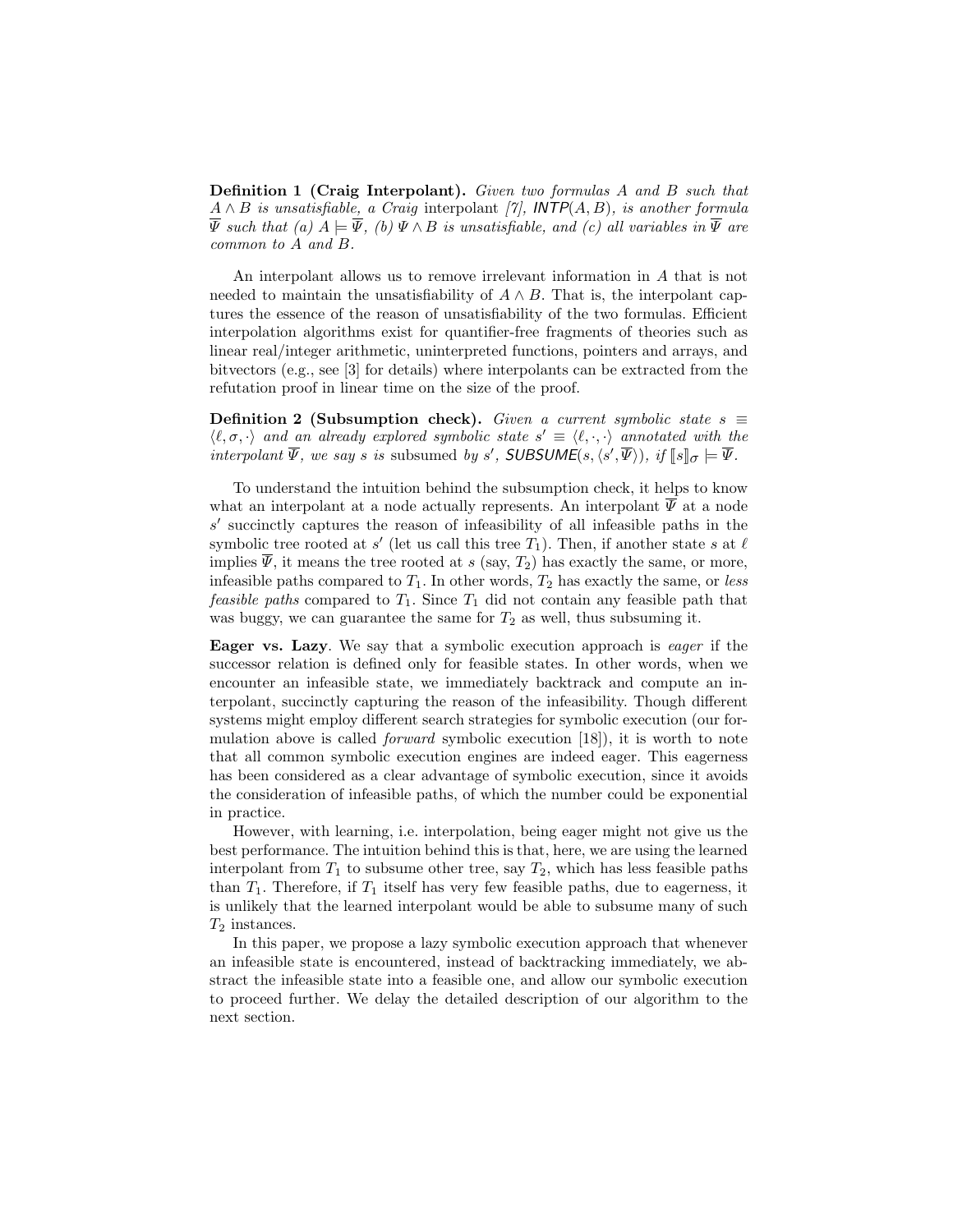## 4 Algorithm

We present our algorithm as a symbolic execution engine with interpolation and speculative abstraction. In Fig. 4, the recursive procedure SymExec is of the type SymExec : SymStates  $\times \mathbb{N}$  → FOL ∪ { $\epsilon$ }. It takes two parameters – a symbolic state s typically on which to do symbolic execution, and a number representing the current level of speculative abstraction, which we will define soon. Its return value is a FOL formula representing the interpolant it generated at s. A special value of  $\epsilon$  is used to signify failure of speculation.

Initially, SymExec is called with the initial state  $s_0$  with  $\ell_{\text{start}}$  as the program point, an empty symbolic store, and the path condition true. For clarity, ignore lines 2-5 which we will come to later. Lines 6-12, represent the three base cases of eager symbolic execution in general – terminal, subsumed and infeasible node (of course, in our lazy method infeasible node is not a base case). In line 6, if the current symbolic state s is a terminal node (defined by  $\ell$  being the same as  $\ell_{\text{end}}$ ), then we simply set the current interpolant  $\overline{\Psi}$  to *true*, as the path is safe and there is no infeasibility to preserve. In line 7, the subsumption check is performed to see if there exists another symbolic state  $s'$  at the same program point  $\ell$  such that s' subsumes s (see Definition 2). If so, then the current interpolant  $\overline{\Psi}$  is set to be the same as the subsuming node's interpolant  $\overline{\Psi}'$ . Note that this is an

```
Assume initial state s_0 \equiv \langle \ell_{\text{start}}, \cdot, \text{true} \rangle\langle 1 \rangle Initially : SymExec(s<sub>0</sub>, 0)
function SymExec(s \equiv \langle \ell, \sigma, \Pi \rangle, AbsLevel)
  \langle 2 \rangle if AbsLevel > 0 then
  \langle 3 \rangle if (bounds violated) or (\ell \equiv \ell_{\text{error}}) then return \epsilon endif
  \langle 4 \rangle else if \ell \equiv \ell_{\text{error}} then report error and halt
  \langle 5 \rangle endif
  \langle 6 \rangle if TERMINAL(s) then \overline{\Psi} := true\langle 7 \rangle else if \exists s' \equiv \langle \ell, \cdot, \cdot \rangle annotated with \overline{\Psi} s.t. SUBSUME(s, \langle s', \overline{\Psi}' \rangle) then \overline{\Psi} := \overline{\Psi}'\langle 8 \rangle else if INFEASIBLE(s) then
  \langle 9 \rangle\mathcal{U} := \langle \ell, \sigma, \overline{\nabla}(\Pi) \rangle\langle 10 \rangle\beta := SymExec(s', AbsLevel + 1)
\overline{\bra{11}} \quad \text{ if } \overline{\Psi}' \equiv \epsilon \text{ then } \overline{\Psi} := \text{false} \text{ else } \overline{\Psi} := \overline{\Psi}' \text{ endif }\langle 12 \rangle if AbsLevel \equiv 0 then clear data on bounds endif
\frac{\langle 13 \rangle}{\langle 14 \rangle} else
               \overline{\Psi} := true\langle 15 \rangle for each transition t: \ell \longrightarrow \ell' do
\langle 16 \rangle' := SYMSTEP(s, t)\langle 17 \rangle\mathcal{C}' := \mathsf{SymExec}(s', \ \overline{\mathsf{AssLevel}})(18) if \overline{\Psi}' \equiv \epsilon then return \epsilon\overline{\Psi} := \overline{\Psi} \wedge \text{INTP}(H, constraints(t) \wedge \neg \overline{\Psi}')\langle 20 \rangle endfor
\langle 21 \rangle endif
\langle 22 \rangle annotate s with \overline{\Psi} and return (\overline{\Psi})end function
```
Fig. 4: A Framework for Lazy Symbolic Execution with Speculative Abstraction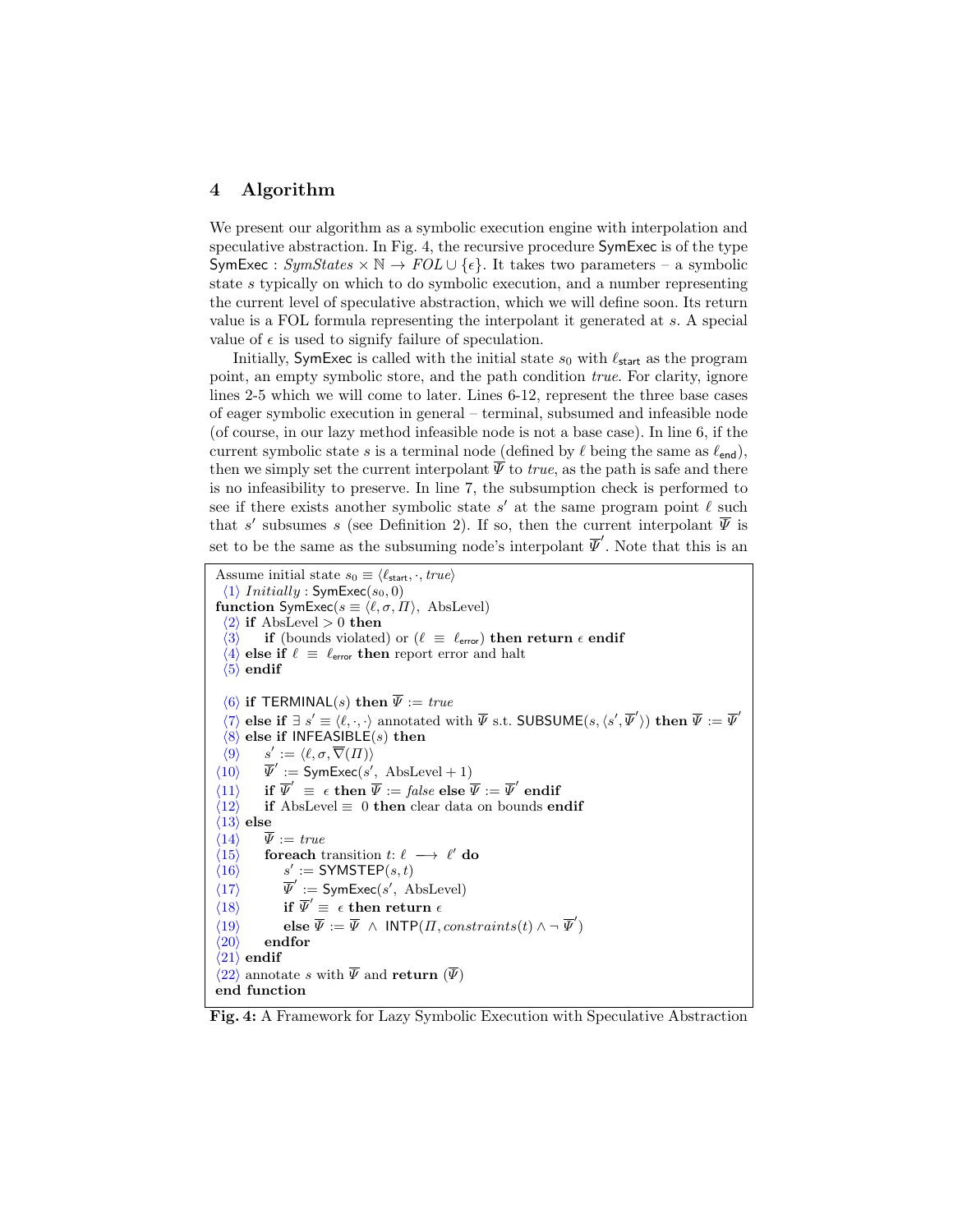important case for symbolic execution to scale as it can result in exponential savings.

In line 8, we check if the current state s is infeasible, defined by  $\llbracket s \rrbracket \sigma$  being unsatisfiable. Normally at this point, eager symbolic execution would simply generate the interpolant false to denote the infeasibility of s and return. For lazy symbolic execution, we begin our selective abstraction procedure here. Line 9 creates a new symbolic state  $s'$  such that it has the same program point  $\ell$  and symbolic store  $\sigma$  as s, but its (unsatisfiable) path condition  $\Pi$  is widened using  $\overline{\nabla}$  to make the new path condition, which is satisfiable. In our implementation, we use a simple and effective widening operator as follows: since SymExec does forward symbolic execution, the path condition would have been feasible until the preceding state whose successor is the current infeasible state s. That is, the state s'' such that  $\mathsf{Succ}(s'', s)$  must have been a feasible state. Hence simply setting  $\Pi$  to the path condition of  $s''$  would make it satisfiable. This is a selective abstraction of  $\Pi$  because we are in essence *ignoring* the recent constraint(s) that caused its infeasibility.

Once the abstraction is made, we now speculate by recursively calling SymExec with  $s'$  and incrementing the abstraction level by 1. An abstraction level greater than 0 means that we are under speculation mode. SymExec essentially performs symbolic execution on the widened state but with a condition – focus now on lines 2-5. Running under speculation mode, if at any point the bound is violated or if the error location  $\ell_{\text{error}}$  is encountered, it means the speculation failed. In this case, we return a special value  $\epsilon$  to signify the failure (line 3). Of course, if we are not speculating and  $\ell_{\text{error}}$  is encountered (line 4), then it is a real error to be reported and the entire verification process halts. Otherwise, SymExec proceeds to normally explore s and finally return an interpolant.

Now in line 10, the interpolant returned from speculation is stored in  $\overline{\Psi}'$ . If  $\epsilon$  was returned, indicating that speculation failed, we simply resort to using false as the interpolant, just like a fully eager symbolic execution procedure. Otherwise, we use the interpolant computed by speculation (line 11). Finally, in line 12, if the current abstraction level is 0 (i.e., we are at the 'root' of the speculation tree), then regardless of whether we succeeded or not, we reset all the data that count towards the bounds. For instance, in our implementation, we restrict the speculation to not explore more than one state per program point  $\ell$ , which would result in a bound that is linear in the program's size. In this case, we have to maintain a count of the number of states explored for each program point. At line 12 this data is cleared since the speculation has finished.

Note that there are two reasons why speculation can fail. A first reason is simply that an abstracted guard is needed to avoid a counter-example. If this guard corresponds to abstraction level 0, speculation resulted in nothing learnt at this program point (but we could have learnt something from the start of speculation until the encounter with the counter-example, for descendant program points). If however the guard abstraction is at a deeper level, the top-level invocation of speculation still can learn new interpolants. The second reason why speculation can fail is that the bound was exceeded. In this case, we put forward that, by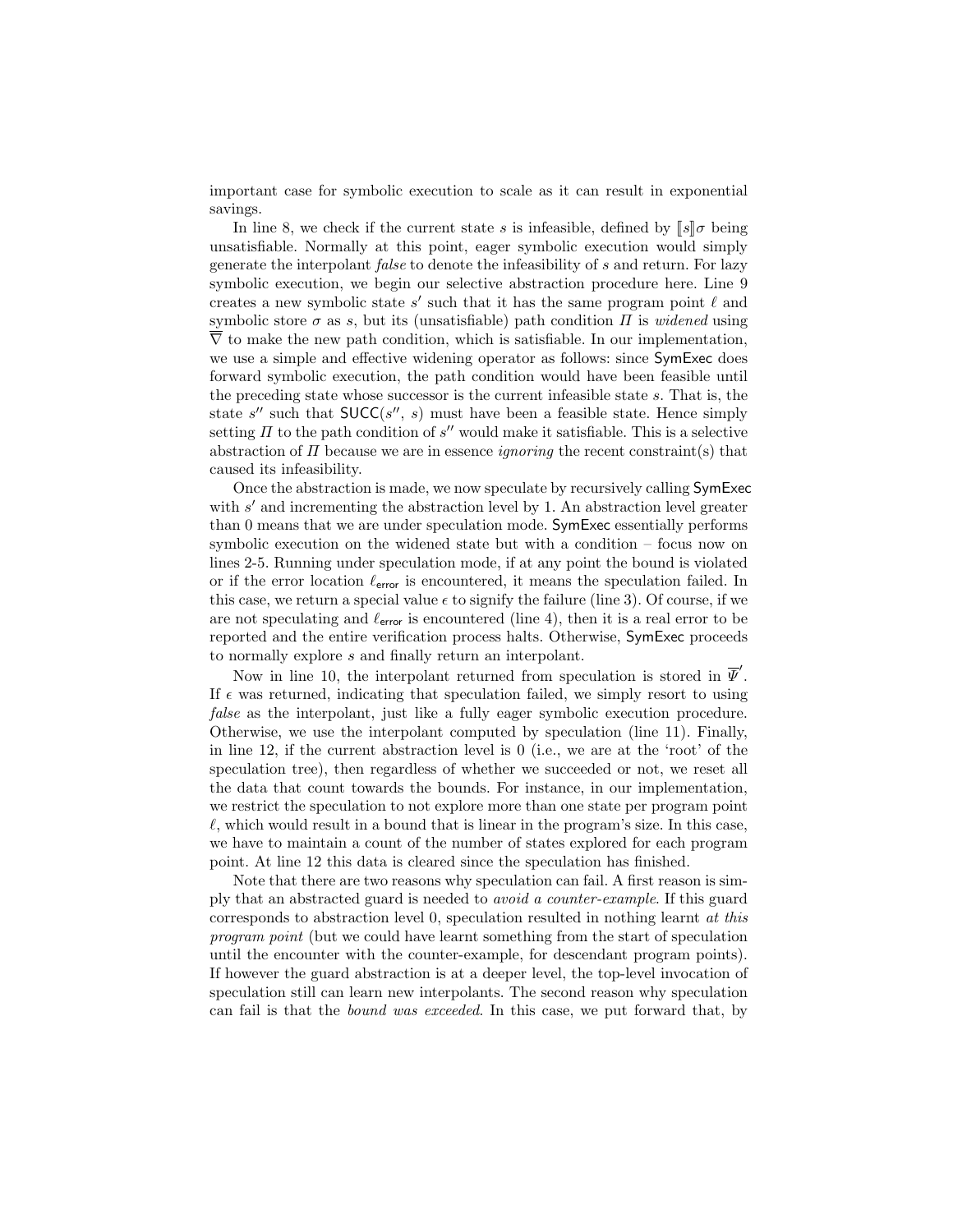increasing the bound, it is not likely to result in signifcant learning. That is, increasing the bound is a strategy of diminishing returns. We will return to this point when we discuss certain statistics in Section 5.

If none of the base cases were activated, SymExec proceeds to unwind the path, in lines 13-20. It first initialises the interpolant  $\overline{\Psi}$  to *true*. Then, for every transition from the current program point  $\ell$ , it does the following. First it performs a symbolic step (SYMSTEP) to obtain the next symbolic state  $s'$  along the transition  $t: \ell \longrightarrow \ell'$ . Then in line 17 it recursively calls itself with s' to obtain an interpolant  $\overline{\Psi}'$  for s' (note that we are not speculating here so the abstraction level is unchanged). Now, if the returned interpolant is  $\epsilon$ , it means further down some speculation was done and it resulted in failure. Hence it simply propagates back this failure by returning  $\epsilon$  (line 18). Otherwise, it computes the current interpolant by invoking INTP on the path condition  $\Pi$  and the conjunction of the constraints of the current transition,  $constraints(t)$ , with the negation of  $\overline{\Psi}'$  (note that  $\Pi \wedge constraints(t) \wedge \overline{\Psi}'$  is unsatisfiable). The result is conjoined with any existing interpolant (line 19).

Finally, in line 22 we annotate the current state s with the interpolant  $\overline{\Psi}$ (computed from one of the above cases) and returns  $\overline{\Psi}$ . This annotation is persistent such that the subsumption check at line 7 can utilise this information.

We conclude this section with some insights about the new interpolants discovered by speculation. At the root of speculation, the eager algorithm would have returned *false* as an interpolant. Therefore any other valid interpolant is clearly better. However, is it the case that using the new (and better) interpolant here, results in better interpolants higher up in the tree? Intuitively the answer is yes, provided that the interpolation algorithm is, in some sense, well behaved. We formalize this as follows.

Definition 3 (Monotonic Interpolation). The interpolation method used in our algorithm is said to be monotonic if for all transition t, path condition  $\Pi$ , and formulas  $\Psi_1, \Psi_2 \bullet \Psi_1 \models \Psi_2$  implies INTP( $\Pi$ , constraints(t)  $\wedge \neg \Psi_1$ )  $\models$  $INTP(\Pi, constraints(t) \wedge \neg \overline{\Psi}_2)$ 

Monotonicity ensures that better interpolants at a program point translate into better interpolants at a predecessor point. The supreme interpolation algorithm, which is based on the weakest precondition, is of course monotonic. When using a more practical algorithm, however, it is not always easy to guarantee that it is monotonic. For example, an algorithm which is based on computing an unsatisfiable core (i.e., it simply disregards some constraints which do not affect unsatisfiability), is in general not monotonic because it can arbitrarily choose between choices of cores.

Nevertheless, we noticed in our experiments, detailed in Section 5, that new interpolants from speculation do translate into better interpolants and this, in turn, produces more subsumption. This indicates that the interpolation algorithm employed in [13], is indeed relatively well behaved. Some random inspections of the interpolants obtained in the experiments showed that we often have monotonic behavior. We show below via concrete statistics that as a result of this, we obtain fewer and yet better interpolants.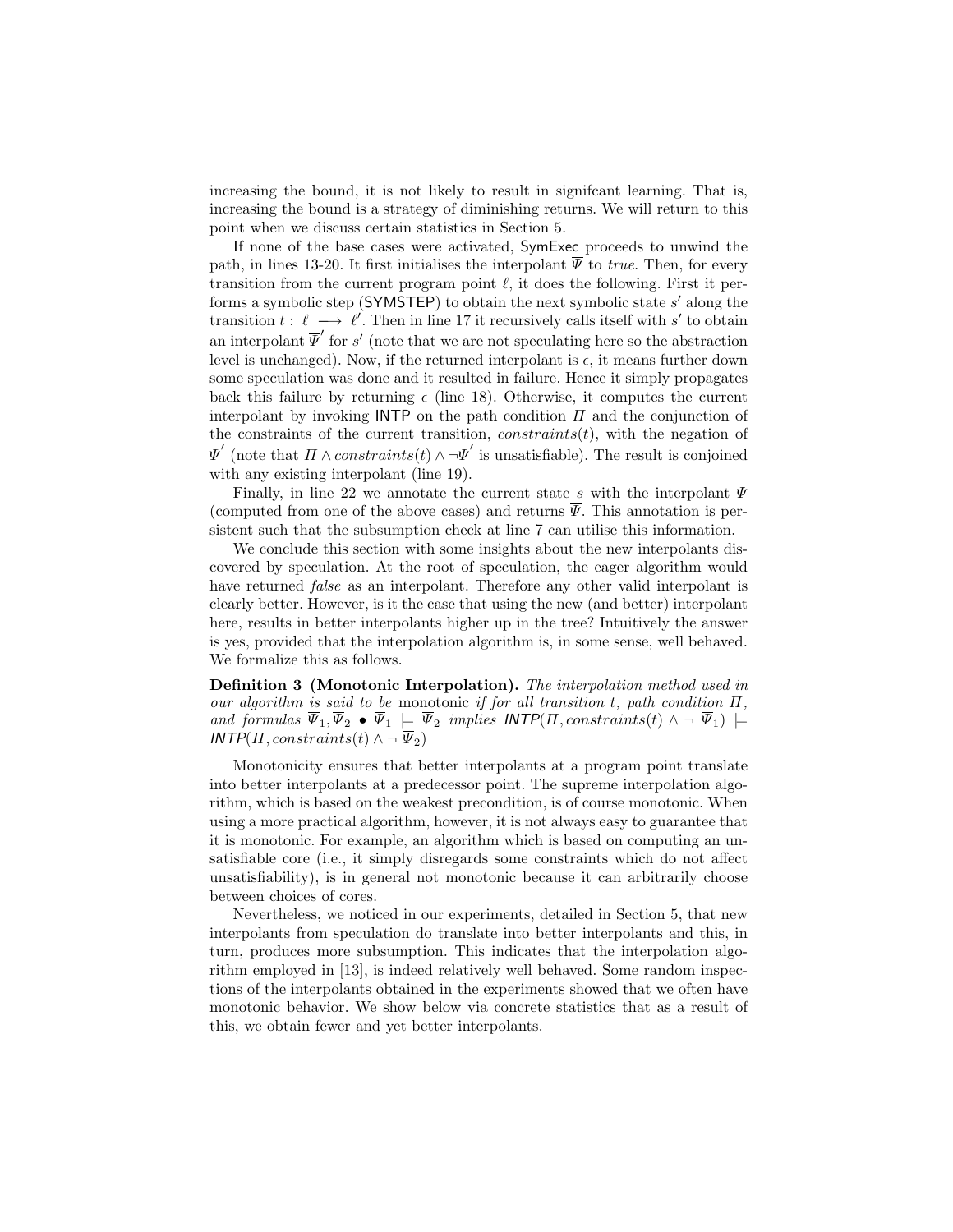### 5 Experiments

We implemented our lazy algorithm on top of the TRACER [13]. We note that originally tracer is an eager symbolic execution system, and we make use of the same interpolation method presented in [13]. We re-emphasize that we used a linear bound for the speculation, i.e., during speculation if a program point is visited more than once, we demand it to be subsumed. If it cannot be subsumed, we stop the speculative search, and annotate the symbolic state with *false.* We implemented the selective abstraction (the widening operator  $\nabla$ ) by simply ignoring the constraints in the last guard that was encountered during forward symbolic execution, which would make the unsatisfiable path condition satisfiable. Given an incremental theory solver, this abstraction step can be performed efficiently.

We used as benchmarks several device drivers from the ntdrivers-simplified category of the Software Verification Competition (SV-COMP) 2013: cdaudio, diskperf, floppy, floppy2 and kbfiltr. We also used two linux device driver programs qpmouse and tlan, an air traffic collision avoidance system tcas, and statemate a program generated by the STAtechart Real-time-Code generator STARC. All experiments were carried out on an Intel 2.3 Ghz machine with 2GB memory.

| Bench     | <b>CPA</b>     | IMPI  | TRACER         |                |                        |      |      |                  |                                      |            |        |
|-----------|----------------|-------|----------------|----------------|------------------------|------|------|------------------|--------------------------------------|------------|--------|
|           | Time           | Timel | Time (sec)     |                | <b>States</b>          |      |      | $#$ Interpolants |                                      |            |        |
|           | sec)           |       |                |                | [sec)  EAG LZY Speedup | EAG  |      | LZY Red.         | <b>EAG</b>                           | LZYI       | Red.   |
| cdaudio   | 21             | 28    | 16             | 9              | 1.78                   | 5158 |      | $1264$ 75%       | 2006                                 | 1129       | 44%    |
| diskperf  | 28             | 152   | 56             | 14             | 4.00                   | 6746 | 1240 | 82\%             | 1766                                 | 509        | 71%    |
| floppy2   | 98             | 40    | 20             | 12             | 1.67                   | 6182 | 2283 | 63%              | 1424                                 | 900        | 37%    |
| floppy    | 27             | 34    | 13             | 6              | 2.17                   | 4384 |      | 1052 76%         | 1020                                 | 437        | $57\%$ |
| kbfiltr   | 3              | 8     | $\overline{2}$ | $\overline{2}$ | 1.00                   | 980  | 510  | $48\%$           | 247                                  | <b>185</b> | 25%    |
| gpmouse   | 3              | 8     | 27             | 13             | 2.08                   | 1313 | 718  | 45%              | 1452                                 | 761        | $48\%$ |
| statemate | $\overline{2}$ | 115   | 18             | 5              | 3.60 <sub>1</sub>      | 5955 | 852  | $86\%$           | 3922                                 | 1135       | 71%    |
| ltcas     |                | 13    | 10             | 3              | 3.33                   | 6718 | 689  | $90\%$           | 3425                                 | 531        | 84\%   |
| ltlan     | <b>OOM</b>     | OOM   | 26             | 16             | 1.63                   | 3895 | 2311 | $41\%$           | 1859                                 | 1023       | 45%    |
| Total     | 184            | 398   | 188            | 80             | 2.35                   |      |      |                  | $41331 10919 74\%  17121 6610 61\% $ |            |        |

Table 1. Verification Statistics for Eager and Lazy Symbolic Execution

To give a perspective of where tracer stands in the spectrum of verification tools, we compare its performance with two competitive verifiers cpachecker [25] (ABM version) and impact [20]. Of these, impact implements an eager symbolic-execution based search procedure, whereas CPA-CHECKER is a hybrid of SMT-based search and CEGAR. Since IMPACT is not publicly available, we use cpa-checker's implementation of its algorithm.

For each benchmark, we record in the shaded columns in Table 1 the verification time (in seconds) of CPA-CHECKER (CPA), IMPACT (IMP) and TRACER with *eager* symbolic execution (TRACER EAG.), respectively. As it can be seen tracer is generally faster than impact but sometimes slower than cpa-checker so it can be roughly positioned between the two (closer to cpa-checker) in terms of performace. We note that cpa-checker and impact ran out of memory for the tlan benchmark, so we exclude it from the total time giving those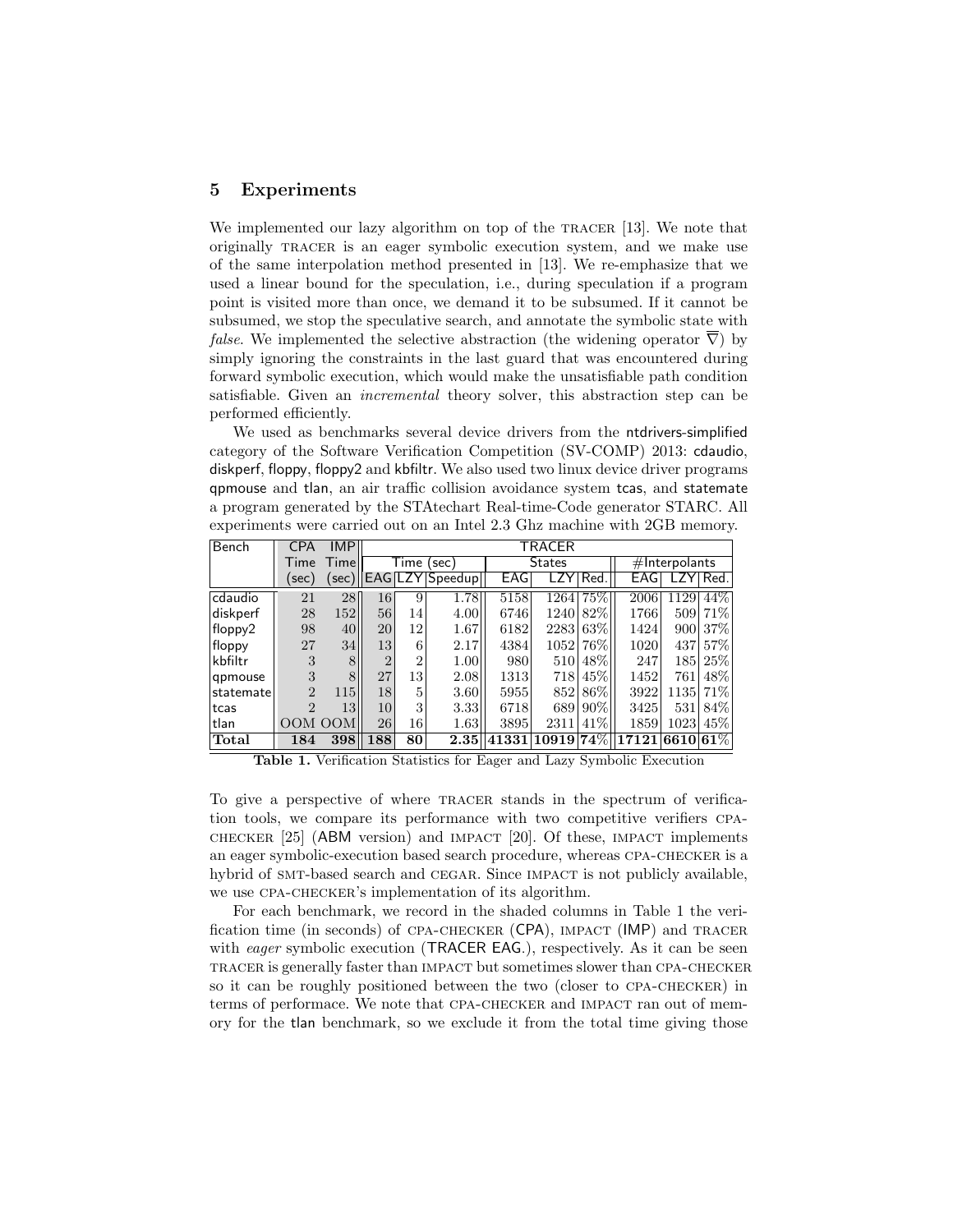verifiers the benefit of the doubt. In the end, this comparison is to show that we chose a competitive verifier to implement our algorithm and we fully expect the same benefits to be provided to other similar verifiers.

We now present the main results in the rest of Table 1. In the set of columns labelled Time (sec) we show the verification time of TRACER in seconds for each benchmark. In this, the (shaded) column EAG which we just saw, performed eager symbolic execution, while the LZY column performed lazy symbolic execution, and Speedup is the ratio of the two. It can be seen that in all programs (with the exception of kbfiltr), selective abstraction makes the verification much faster, providing an average speedup of 2.35. This also makes lazy tracer perform much better than eager TRACER.

We move on to a more fine-grained measurement than time in the next set of columns States, which shows the number of symbolic states tracer encountered during verification. Again, it can be seen that there is a large reduction in the states in the lazy (LZY) column across all benchmarks compared to the eager (EAG) column. In kbfiltr, we notice a reduction of 48% of states. This benefit was not shown in time because of the small size of the program which was verified in just 2 seconds. In total, we found that about 41331 states were encountered without speculation and just 10919 states with speculation, a reduction of about 74%. This shows that speculation is resulting in more subsumption, which thereby causes a reduction in the search space.

Next, we measure the improvement in space provided by speculation. In the set of columns #Interpolants, we show the total number of interpolants stored by tracer at the end of the verification process. Interpolants typically contribute to a major part of memory used by modern symbolic execution verifiers. In this regard, selective abstraction reduced the number of interpolants in TRACER from 17121 (EAG) to 6610 (LZY), a reduction of 61% across all benchmarks.

We now focus on the two metrics: number of interpolants (#Interpolants), and amount of subsumption, in terms of states (States) encountered. The critical point is the inverse relationship: laziness provided a much smaller number of interpolants while simultaneously increasing subsumption. In other words, the quality of interpolants discovered through speculation is enhanced.

We conclude this section with a few more statistics which, while not directly linked to absolute performance, nevertheless shed additional insight. First, consider the number of distinct program variables that are involved in the interpolants. In the case without speculation, we noticed across all benchmarks that there were 339 such variables. In contrast, with speculation, the number is only 234. This means that many (105) variables were not required to determine the safety of the program. They were being needlessly tracked by interpolants simply to preserve infeasible paths.

Next consider the "success rate" of speculation: how many times does a speculation find an alternative interpolant? For simplicity, let us consider only those speculations triggered at the top-level of the algorithm (from abstraction level 0 to abstraction level 1). We found, across the benchmark programs, a rate of 40-80%, and more often at the higher end. This means that speculation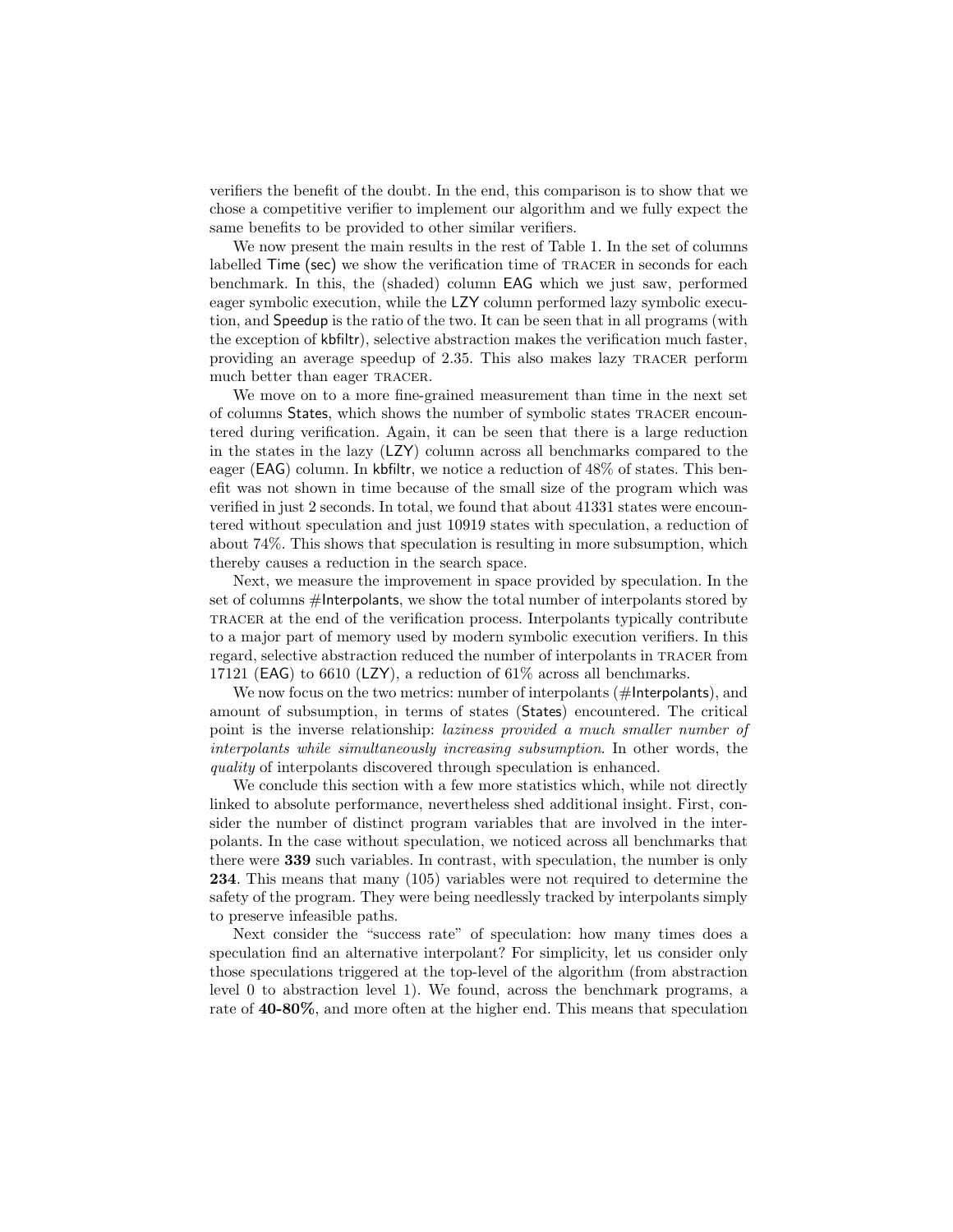returns something useful, most of the time. However, it is important to note that even when speculation was not successful at the top-level, there is likely to have been interpolants discovered at the lower levels. These are interpolants one would have not found if there had been no speculation. Finally, reconsider the bound. The above success rate also indicates that there are a significant, though minority, number of failures. We want mention that when we do fail, the overwhelming reason is not the bound, but instead, the counterexamples. In summary, the rather high rate of success, and the rather low rate of failure caused by the bound, together suggest that increasing the bound would be a strategy of diminishing returns.

### 6 Related Work and Discussion

Symbolic execution [17] has been widely used for program understanding and program testing. We name a few notable systems: KLEE [2], Otter [21], and SAGE [11]. Traditionally, execution begins at the first program point and then proceeds according to the program flow. Thus symbolic execution is actually forward execution. Recently, [18] proposed a variation, directed symbolic execution, making use of heuristics to guide symbolic execution toward a particular target. This has shown some initial benefits in program testing.

For the purpose of having scalability in program verification, however, symbolic execution needs to be equipped with learning, particularly in the form of interpolation  $[15, 20, 14, 13, 1]$ . Due to the requirement of *exhaustive* search, as in the case of this paper, these systems naturally implement forward symbolic execution. All the above-mentioned systems can be classified as eager symbolic execution. In other words, we do not continue a path when the accumulated constraints are enough to decide its infeasibility.

In the domain of SAT solving and hardware verification, *property directed* reachability (PDR) [10] has recently emerged as an alternative to interpolation [19]. Some notable extensions of PDR are [12, 4, 24]. However, the impact of PDR to the area of software verification is still unclear. While such "backward" execution has merits in terms of being goal directed, it has lost the advantage of using the (forward) computation to limit the scope of consideration.

In contrast, our lazy symbolic execution preserves the intrinsic benefits of symbolic execution while at the same time, by opening the infeasible paths selectively, it enables the learning of property directed interpolants. We believe this is indeed the reason for the efficiency achieved and demonstrated in Section 5.

The traditional cegar-based approach to verification may also be thought of a "lazy". This is because it starts from a coarsely abstracted model and subsequently refines it. Such concept of laziness is, therefore, different from what discussed in this paper. In the context of this paper, given a refined abstract domain, a cegar-based approach is in fact considered as eager, since it avoids traversal of infeasible paths, which are blocked by the abstract domain. Some of such paths are indeed counter-examples learned from the previous phases. The work [20] discussed this as a disadvantage of CEGAR-based approaches: they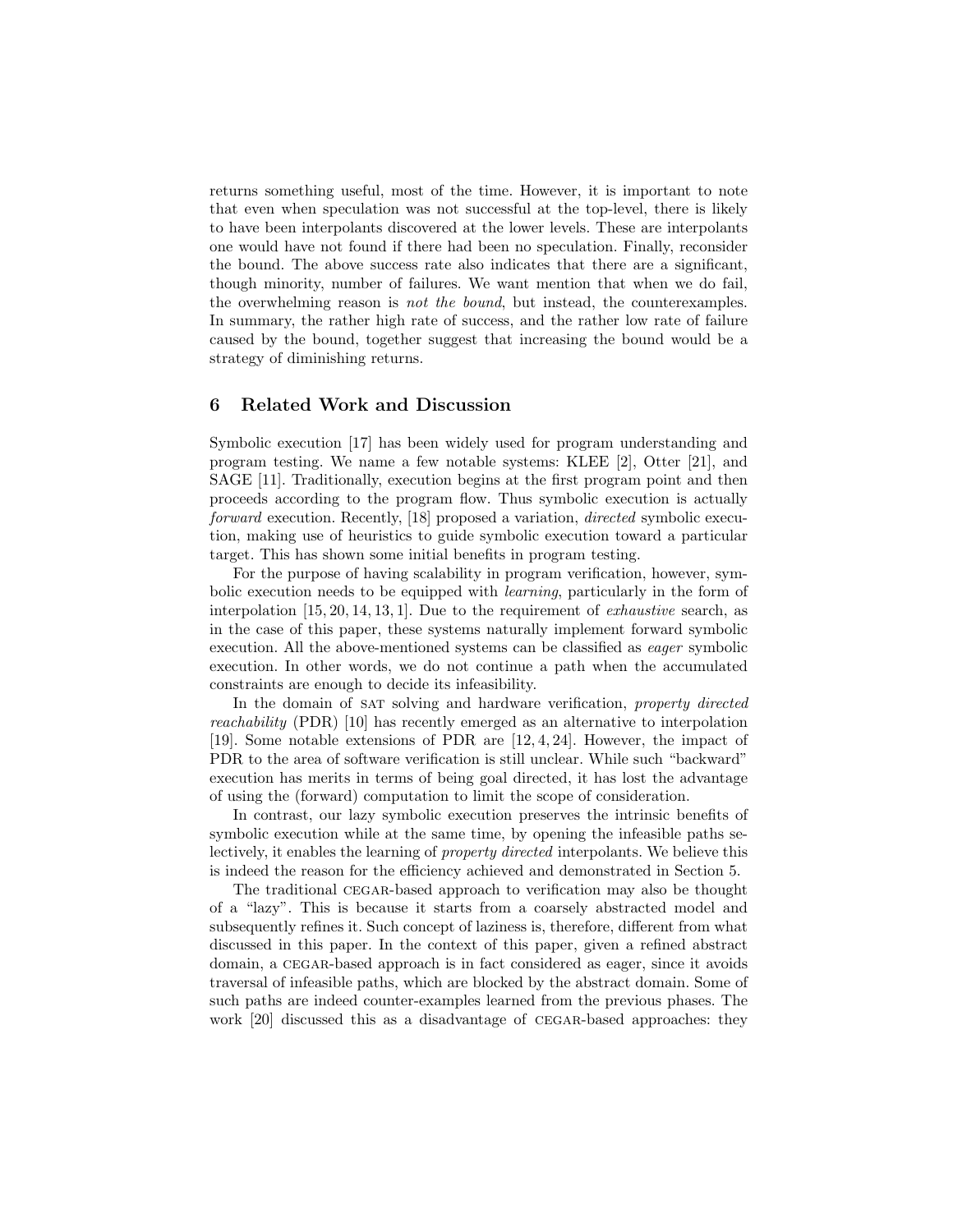might not recover from over-specific refinements. Our contribution, therefore, is plausibly applicable in a cegar-based setting.

There is now an emerging trend of employing generic smt solvers for (bounded) symbolic execution, and since modern SMT solvers, e.g. [9], do possess the similar power of interpolation – in the form of conflict clause learning or lemma generation – we now make a few final comments in this regard.

First, note that lazy symbolic execution has no relation with the concept of lazy SMT. In particular, the dominating architecture  $DPL(T)$ , which underlies most state-of-the-art SMT tools, is based on the integration of a SAT solver and one (or more) T-solver(s), respectively handling the Boolean and the theoryspecific components of reasoning. On the one hand, the SAT solver enumerates truth assignments which satisfy the Boolean abstraction of the input formula. On the other hand, the T-solver checks the consistency in  $T$  of the set of literals corresponding to the assignments enumerated. This approach is called lazy (encoding), and in contrast to the eager approach, it encodes an smt formula into an equivalently-satisfiable Boolean formula and feeds the result to a SAT solver. See [22] for a survey.

Second, we note that though the search strategies used in modern DPLL-based smt solvers would be more dynamic and different from the forward symbolic execution presented in this paper, it is safe to classify these SMT solvers as *eager* symbolic execution. This is because, in general, whenever a conflict is encountered, a DPLL-based algorithm would analyze the conflict, learn and/or propagate new conflict clauses or lemmas, and then immediately backtrack (backjump) to some previous decision, dictated by its heuristics [8].

We believe that for the purpose of program verification, the benefit of being lazy by employing speculative abstraction, would also be applicable to smt approaches. This is because, in general, we can always miss out useful (good) interpolants if we have not yet seen the complete path. In this paper, we have demonstrated that in verification, property directed learning usually outperforms learning from "random" infeasible paths. Eagerly stopping when the set of constraints is unsatisfiable might prevent a solver from learning the conflict clauses which are more relevant to the safety of the program. In SMT solvers, the search, however, is structured around the decision graph. Therefore, some technical adaptations to our linear bound need to be reconsidered. For example, a bound based on the number of decisions seems to be a good possibility.

## 7 Conclusion

We presented a systematic approach to perform speculative abstraction in symbolic execution in pursuit of program verification. The basic idea is simple: when a symbolic path is first found to be infeasible, we abstract the cause of infeasibility and enter speculation mode. In continuing along the path, more abstractions may be performed, while remaining in speculation mode. Crucially, speculation is only permitted up to a given bound, which is a linear function of the program size. A number of reasonably sized and varied benchmark programs then showed that our speculative abstraction produced speedups of a factor of two and more.